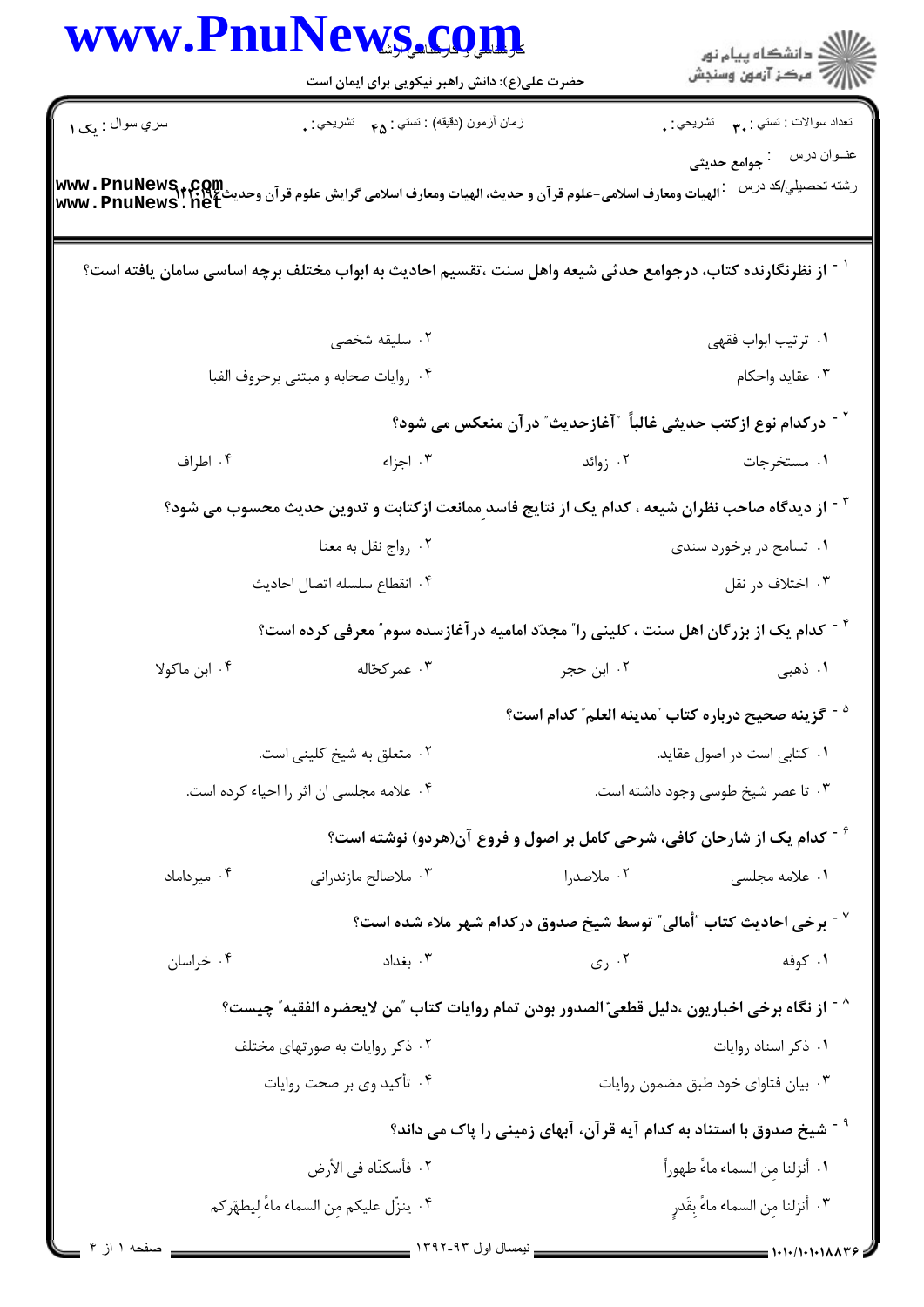|                        | حضرت علی(ع): دانش راهبر نیکویی برای ایمان است                                                                                    |                                                                                   | ر<br>دانشڪاه پيام نور)<br>ا∛ مرڪز آزمون وسنڊش                    |  |
|------------------------|----------------------------------------------------------------------------------------------------------------------------------|-----------------------------------------------------------------------------------|------------------------------------------------------------------|--|
| سري سوال : <b>۱ يک</b> | زمان أزمون (دقيقه) : تستي : <sub>۴۵</sub> تشريحي : <sub>.</sub>                                                                  |                                                                                   | تعداد سوالات : تستي : ٣ <sub>٠</sub> ٠     تشريحي : <sub>.</sub> |  |
|                        | www . PnuNews<br> الهيات ومعارف اسلامي-علوم قر آن و حديث، الهيات ومعارف اسلامي گرايش علوم قر آن وحديث www . PnuNews . net        |                                                                                   | رشته تحصيلي/كد درس                                               |  |
|                        | شیخ صدوق در کدام کتاب خود روایات مسند و صحیح مربوط به مسأله "تنصیص پیامبر(ص) بر جانشینی علی (ع) " را                             |                                                                                   | ذکرکرده است؟                                                     |  |
| ۰۴ عيون أخبارالرضا     | ٠٣ معنى الأخبار                                                                                                                  | ٠٢ مَن لايحضره الفقيه                                                             | ٠١. إاكمال الدين                                                 |  |
|                        | `` - از نظرشیخ صدوق واژه ″إستوفی″ در روایت ″الصّلاه میزانٌ فمن وَفَی إستوفَی″ ،به چه معناست؟                                     |                                                                                   |                                                                  |  |
|                        | ۰۲ به عهدالهي وفا كردن                                                                                                           |                                                                                   | ۰۱ به کمال رسیدن                                                 |  |
|                        | ۰۴ حق بندگی را بجا آوردن                                                                                                         |                                                                                   | ٠٣ دريافت كامل پاداش                                             |  |
|                        |                                                                                                                                  | <sup>۱۲ -</sup> بزرگترین جامع روایی شیعه پس ازکتاب <b>"الکافی" کدام است؟</b>      |                                                                  |  |
| ۰۴ التهذيب             | ۰۳ إستبصار                                                                                                                       | ٢.  روضه المتّقين                                                                 | ٠١ من لايحضره الفقيه                                             |  |
|                        |                                                                                                                                  |                                                                                   | <sup>۱۳ -</sup> کدام یک ازکتب شیخ طوسی در موضوع " کلام " است؟    |  |
| ۴. المسائل الدمشقيّه   | ٠٣ العُدّه                                                                                                                       | ٢. الإقتصاد                                                                       | <b>۱.</b> النهايه                                                |  |
|                        |                                                                                                                                  | <sup>۱۴ -</sup> انگیزه شیخ طوسی از تدوین کتاب ″ التهذیب″ چه بوده است؟             |                                                                  |  |
|                        |                                                                                                                                  | ٠١. دفاع از كيان علمي تشيّع در برابر شبهه افكني مخالفان متعصّب.                   |                                                                  |  |
|                        |                                                                                                                                  | ۰۲ مرتفع ساختن نیازهای ضروری مردم در زمینه فقه و احکام بهنگام عدم دسترسی به عالم. |                                                                  |  |
|                        |                                                                                                                                  | ۰۳ تبيين راه حل برخورد با روايات متناقض.                                          |                                                                  |  |
|                        |                                                                                                                                  |                                                                                   | ۰۴ کوشش در جمع و ایجاد سازگاری میان روایات مختلف.                |  |
|                        | <sup>۱۵ -</sup> دركدام یک ازکتب شیخ طوسی به ترتیب تنها آاهمّ روایات موافق و مخالف آمده ّ و گمباحث فقه الحیثی بصورت گذرا <i>"</i> |                                                                                   | ،درآن مطرح شده است؟                                              |  |
| ۰۴ التهذيب-إستبصار     | ۰۳ إستبصار-التهذيب                                                                                                               | ٠٢ التهذيب-التهذيب                                                                | ۰۱ إستبصار-إستبصار                                               |  |
|                        |                                                                                                                                  | ۱۶ - کدام کتاب ،شرح پدر علامه محمد باقر مجلسی بر کتاب "تهذیب" شیخ طوسی است؟       |                                                                  |  |
| ۰۴ جلاء الأبصار        | ۰۳ غايه المرام                                                                                                                   | ٢. إحياء الأحاديث                                                                 | ٠١. مقصود الأنام                                                 |  |
|                        | ٔ ' آ ز نظر فیض کاشانی ، ّعدم تبیین روایات مبهم و مشکل ّ مربوط به کاستیهای کدام یک از کتب أربعه است؟                             |                                                                                   |                                                                  |  |
| ۰۴ کافی                | ۰۳ إستبصار                                                                                                                       | ٠٢ التهذيب                                                                        | ٠١ من لايحضره الفقيه                                             |  |

Ĭ.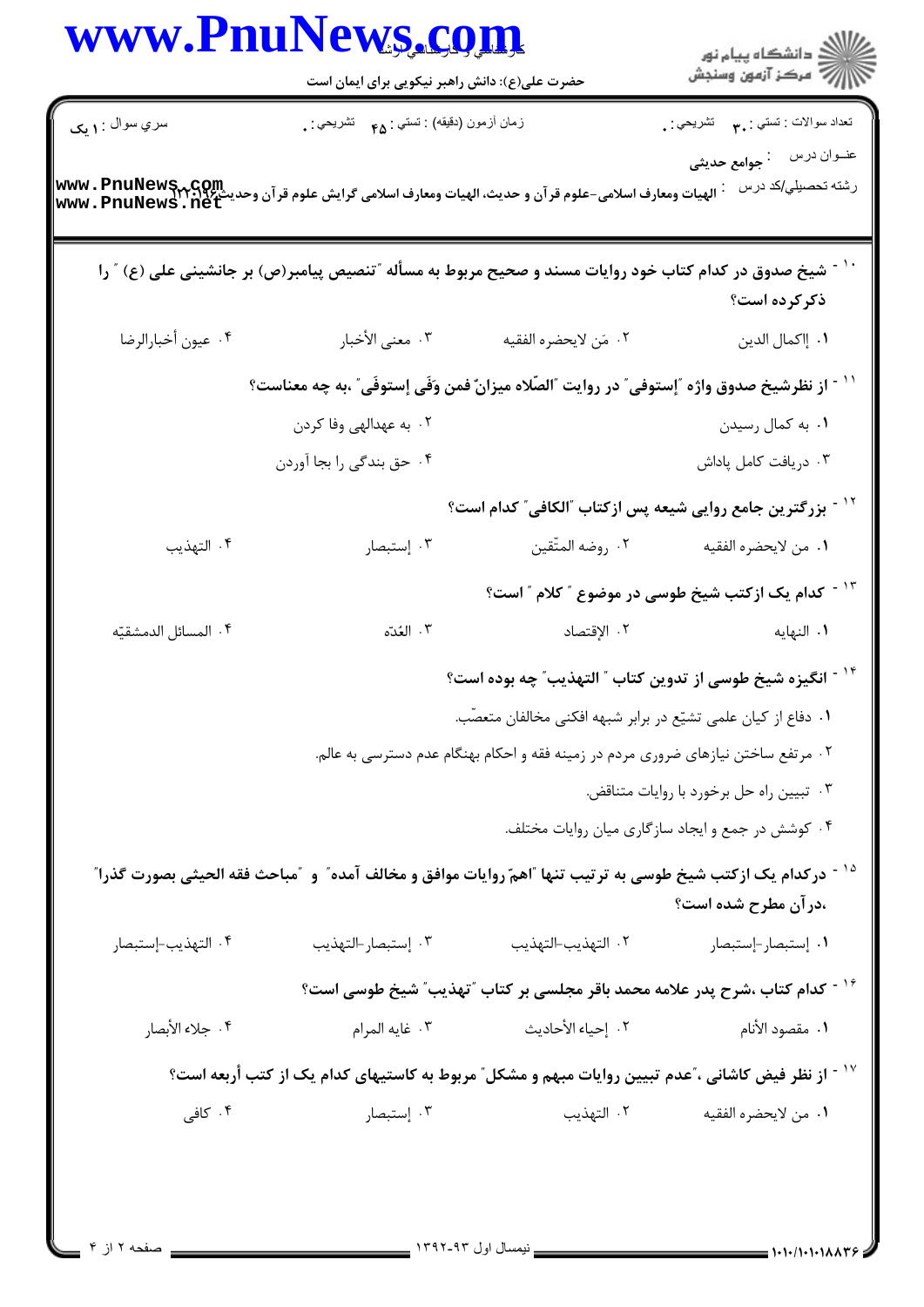|                     | www.PnuNews.com<br>حضرت علی(ع): دانش راهبر نیکویی برای ایمان است                                                          |                                                               | الاد دانشگاه پيام نور<br>الا مرکز آزمون وسنجش                                                                                  |  |
|---------------------|---------------------------------------------------------------------------------------------------------------------------|---------------------------------------------------------------|--------------------------------------------------------------------------------------------------------------------------------|--|
| سري سوال : ۱ يک     | زمان أزمون (دقيقه) : تستي : ۴۵ — تشريحي : .                                                                               |                                                               | نعداد سوالات : تستبي : ٣ <b>.</b> تشريحي : .                                                                                   |  |
|                     | www . PnuNews<br> الهيات ومعارف اسلامى-علوم قر آن و حديث، الهيات ومعارف اسلامى گرايش علوم قر آن وحديث www . PnuNews . net |                                                               | عنــوان درس       : جوامع حديثى<br>رشته تحصىل <i>ي </i> كد درس :                                                               |  |
|                     |                                                                                                                           |                                                               | <sup>۱۸ -</sup> فیض کاشانی درکتاب <b>ًالوافی ً کدام شیوه را در سرتاسر کتاب بکار</b> گرفته است؟                                 |  |
|                     |                                                                                                                           | ٠١ رها نمودن روايات متعارض بدون اظهار نظر بهنگام فقدان ترجيح. |                                                                                                                                |  |
|                     |                                                                                                                           |                                                               | ۰۲ انتقاد از تأويلهاي بعيد.                                                                                                    |  |
|                     |                                                                                                                           |                                                               | ۰۳ ترجیح یکی از روایات از طریق مرجّحات سندی.                                                                                   |  |
|                     |                                                                                                                           |                                                               | ۰۴ بکارگیری آیات متناسب با روایات در آغاز هر باب.                                                                              |  |
|                     |                                                                                                                           |                                                               | <sup>۱۹ -</sup> كدام یک از آثارشیخ حرّ عاملی منتخبی از روایات ِ ّوسائل الشیعه ّ با حذف اسناد است؟                              |  |
| ۰۴ الفوائد الطوسيّه | ٠٣ الفصول المهمّه                                                                                                         | ٠٢ إثبات الهداه                                               | ٠١. هدايه الأمّه                                                                                                               |  |
|                     |                                                                                                                           |                                                               | `` - از دیدگاه محدّث نوری ،دلیل عدم استفاده شیخ حرّ عاملی از منابعی چون "غوالی اللّئالی" إبن أبی جمهور إحسائی ،چه بوده<br>است؟ |  |
|                     | ٢. عدم علم به وثاقت مؤلف                                                                                                  |                                                               | ۰۱ ثبوت ضعف در مؤلف                                                                                                            |  |
|                     | ۰۴ فقدان اسناد در روایات کتاب                                                                                             | ۰۳ تردید در اصل استناد کتاب به مؤلف                           |                                                                                                                                |  |
|                     | علامه مجلسی کدام ویژگی موجود در کتاب ″ تحف العقول″ را دلیلی بر شأن رفیع مؤلفش قلمداد می کند؟                              |                                                               |                                                                                                                                |  |
|                     | ٢. رعايت مناسبت ميان احاديث                                                                                               |                                                               | ٠١ تبيين موارد ابهام در متن روايات                                                                                             |  |
|                     | ۰۴ ضبط دقيق روايات                                                                                                        |                                                               | ۰۳ نظم کتاب                                                                                                                    |  |
|                     |                                                                                                                           |                                                               | <sup>۲۲ -</sup> کدام یک از تألیفات محدّث نوری ناظر به تحریفِ کاستی در قرآن است؟                                                |  |
| ۰۴ مواقع النّجوم    | ۰۳ دارالستلام                                                                                                             | ٢. فصل الخطاب                                                 | ٠١. نفس الرّحمان                                                                                                               |  |
|                     |                                                                                                                           |                                                               | <sup>٢٣ -</sup> موضوع كتاب "الفوائد الرّضويّه " محدّث قمي چيست؟                                                                |  |
| ۰۴ شرح حال نگاری    | ۰۳ تربیت                                                                                                                  | ۰۲ حديث                                                       | ۰۱ تاریخ                                                                                                                       |  |
|                     |                                                                                                                           |                                                               | <sup>۲۴ -</sup> گزینه صحیح درباره کتاب ؒ میزان الحکمه ؒ کدام است؟                                                              |  |
|                     |                                                                                                                           |                                                               | ٠١ از منابع تاريخي نيز استفاده كرده است.                                                                                       |  |
|                     |                                                                                                                           |                                                               | ۰۲ به جهت تبیین ،در موارد فراوان از تفاسیر کمک گرفته است.                                                                      |  |
|                     |                                                                                                                           |                                                               | ۰۳ مؤلفش آقایان حکیمی می باشند.                                                                                                |  |
|                     |                                                                                                                           |                                                               | ۰۴ از جوامع حدیثی متقدّم شیعه است.                                                                                             |  |
|                     |                                                                                                                           |                                                               |                                                                                                                                |  |
|                     |                                                                                                                           |                                                               |                                                                                                                                |  |